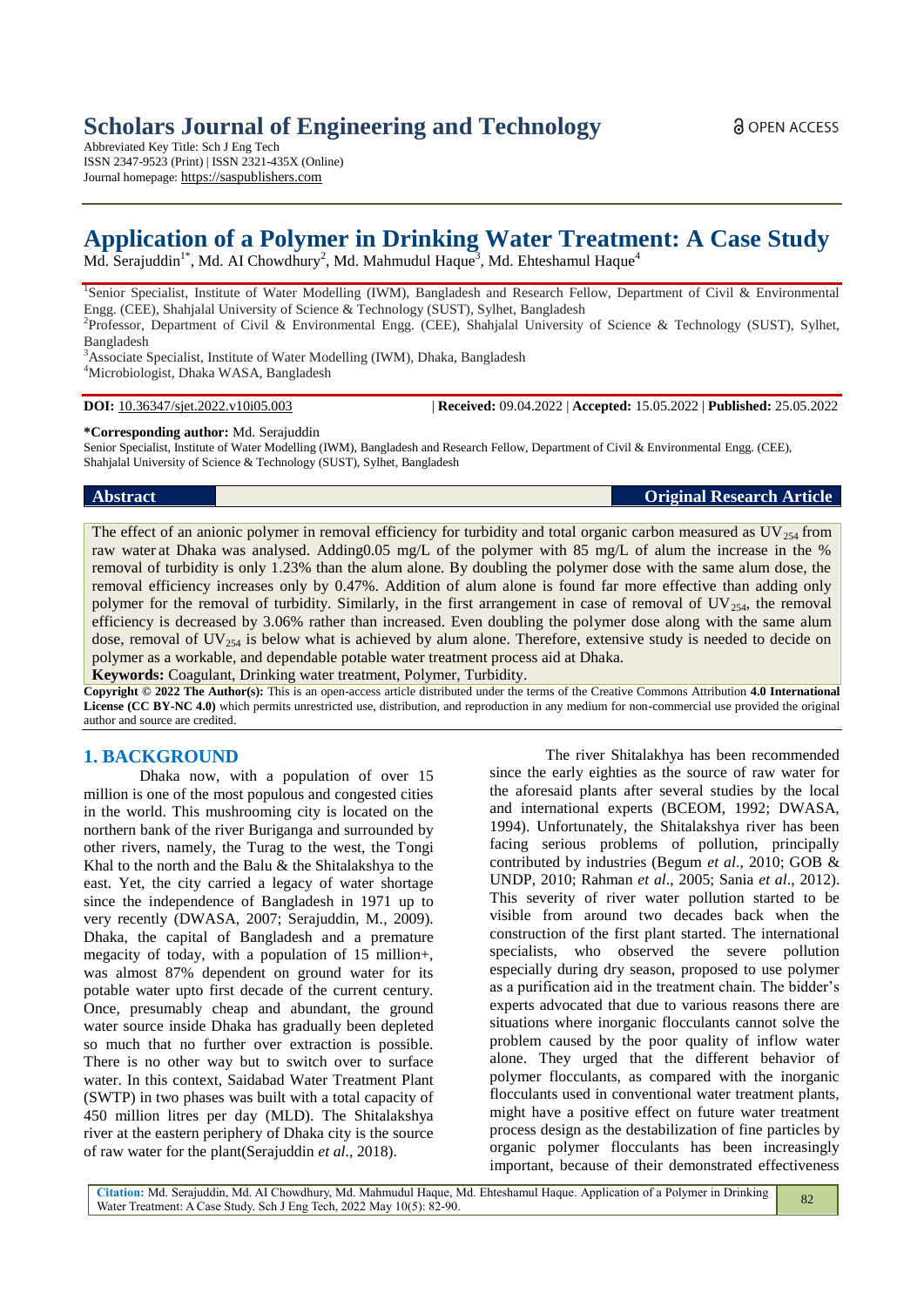on poor raw water quality (BCEOM, 1992; Lee *et al*., 1998; SNF, 2002; Huail *et al*., 2013; Bobirică *et al*., 2014; Mohamed, 2020; Ghimire *et al*., 2020). But the authority at Dhaka declined to allow using polymer in this plant due to the almost unknown characteristics of polymer in drinking water in this country, furthermore, it was known that the uses of polymer in drinking water treatment are restricted in a country like Japan (Gregor *et al*., 1993; Letterman *et al*., 1990). The authority sought to know the details on it from the manufacturers.

This background incited the present study to see the effect of the use of polymer alone and with alum in the removal of pollutants especially the turbidity & organic material from the raw water of the Shitalakshya river, the source of the drinking water at Dhaka.

# **2. INTRODUCTION**

The impurities in water occur in three progressively finer states - suspended, colloidal and dissolved matter. The particulate impurities (commonly called suspended solids) cover a broad size range. Smaller sized particles, such as spores, cysts, plankton, fine clays and silts with their associated bacteria, do not readily settle and treatment is required to produce larger particles that are more amenable to removal. These smaller particles are often called non-settleable solids or colloidal matter (Mahbi *et al*., 2005).

The purpose of coagulation and flocculation in water treatment is to condition impurities, especially non-settleable solids and colour, for removal from the water being treated (Carty *et al*., 2002). Chemicals used in coagulation / flocculation are referred to either as primary coagulants or as coagulant aids. The purpose of coagulant aids may be to condition the water for the primary coagulant being used, to add density to slowsettling flocs or toughness so the floc will not break up in the following processes (Carty *et al*., 2002).

Salts of aluminium or iron are the most commonly used coagulant chemicals in water treatment because they are effective, relatively low cost, available, and easy to handle, store, and apply. Aluminium sulphate - commonly called alum or sulphate of alumina - is still very widely used although concern about the possible adverse effects of dissolved aluminium has recently been expressed in some quarters (Brateby, 1980). It has been reported that a high intake of aluminium ions in the water may cause neurological diseases such as Alzheimer's disease and pre-senile dementia. WHO has recommended regulating the residual aluminum ion concentration. In Bangladesh, from 1997 the acceptable residual aluminum ion level in drinking water has been regulated to be below 0.2 mg/L (DOE, 1997; EPA, 2012).

### **A. Organic polymers**

Polymer flocculants are water soluble organic polymers carrying functional groups such as amino or carboxyl functionalities in their polymer backbone. Their molecular weight ranges from a few thousands to millions. According to the electric charge carried by the polymer flocculants in aqueous medium, they can be classified as cationic, anionic, and non-ionic (Lee *et al.*, 1998).

Organic polymers have been said to gain widespread use as water treatment coagulants and flocculants in a quite large number of developed countries since their introduction in the early 1950's and in enhancing the removal of turbidity and colour (Bolto *et al*., 2007).

Organic polymers are long-chain molecules consisting of repeating chemical units (monomers) with a structure designed to provide distinctive physicochemical properties to the polymer. The polymers usually have an ionic nature, and are also referred to as polyelectrolyte. The total number and types of monomer units in a polymer can be varied in manufacture. Consequently, a large variety of polymers can be produced. Cationic polymers are used in the water treatment industry as primary coagulants, whereas nonionic and anionic polymers are used as flocculants or filter aids, and are usually used in conjunction with inorganic coagulants.

Polyelectrolytes as demanded by manufacturers offer an alternative means of improving the quality of the water by (sometimes) effectively removing particles and natural organic matter. As flocculants aids, polyelectrolytes reduce the dose of aluminium required to achieve acceptable quality water. Polyelectrolytes have two main objectives in water treatment; destabilization of colloids and particulates, and formation of larger and more shear-resistant flocs. Anonic, nonionic, and cationic polymers may function as bridging polymers increasing floc once destabilization has been achieved (Vajihinejad *et al*., 2019).

In general, anionic polymers have been shown to be effective flocculation aids, while nonionic polymers have been effective as filter aids (Bae *et al*., 2007). Over the past 25 years, an increasing number of polyelectrolytes have become available to the water treatment industry. Many of these products are merely different mixtures of, or polymers of slight modification to a much smaller group of mainstream polymers. Since manufacturers supply very little technical information on the polymers, and since the modes of action are less well understood than those of inorganic coagulants, selecting a polymer from these products to provide optimal treatment is generally done by product representatives and often by trial-and-error (NZWWA, 1999).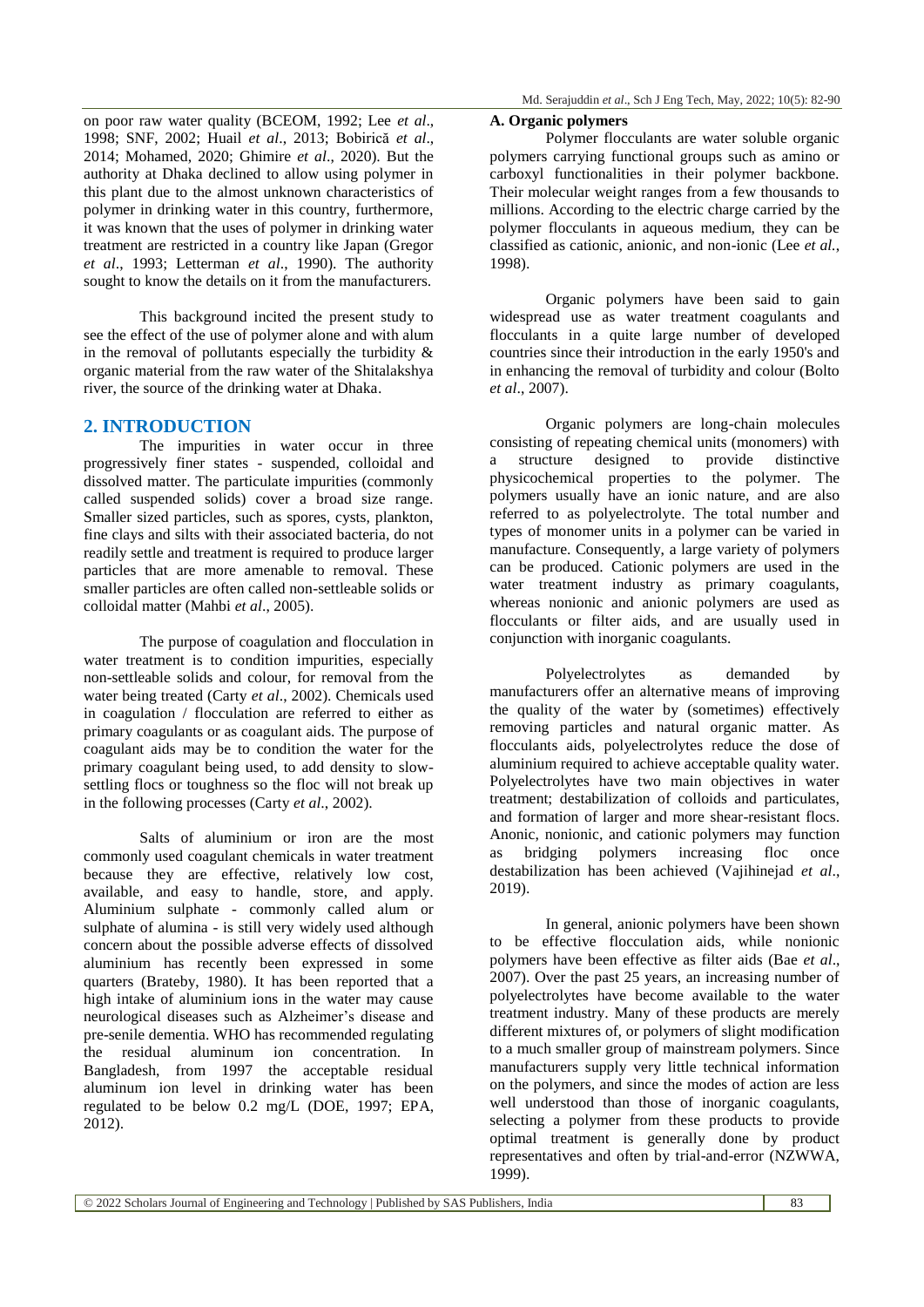#### **B. Concerns in use of Polymers**

For many years and still in some countries yet, there was much reservation in the use of polymer in drinking water treatment due to the negative health effect of the polymer residual in the treated water (Xiong *et al.*, 2018). Switzerland and Japan do not permit the use of synthetic polyelectrolyte in drinking water treatment, and West Germany and France have stringent limits on application rates (Letterman *et al*., 1990). It was concluded that acrylamide is a genotoxic carcinogen.

The most important source of drinking water contamination by acrylamide is the use of polyacrylamide flocculants that contain residual levels of acrylamide monomer. WHO guidelines value associated with cancer risk has been estimated at 0.5 microgram per liter. USEPA has set an MCLG (Maximum contaminant level goal) of zero mg/L (EPA, 2012).

#### **C. Objective of the study**

The prime objective of the study is to investigate the effect of a particular polymer in the flocculation efficacy with the raw water from the Shitalakshya river, the raw water used in the largest treatment plant in Bangladesh.

Polymer doses have been applied to Shitalakshya river water treatment plant in Bangladesh to check its efficiency in reducing turbidity and organic material. The effects of polymer, polymer quantity, initial turbidity, and pH of raw water on turbidity and organic material removal were also investigated. The motivation for this research on the use of polymer was inquisitiveness. Laboratory tests were carried out before taking a decision on the introduction of the synthetic polymer in drinking water treatment at Dhaka, though in a very limited quantity and duration, to be used as flocculants aids. The claim demanded by the constructor was that the technical efficacy of polymer as fluctuant aid in clarification as well as in cost savings is evident when polymer is used along with a coagulant

than the coagulant itself when used alone.

# **3. MATERIALS AND METHODS**

# **A. Study Area, sample collection & analysis**

The study area is Dhaka the capital city of Bangladesh with a population of more than fifteen million located in the central part of Bangladesh. Dhaka has a distinct monsoonal season, with an annual average temperature of 26°C (79°F) and monthly means varying between 19°C (66°F) in January and 29°C (84°F) in May, sometimes reaching 40 degrees Celsius. Approximately 87% of the annual average rainfall of 2,123 millimeters (83.6 inches) occurs between May and October. Dhaka is located at 23°42′N 90°22′E, on the banks of the Buriganga river and surrounded by other peripheral rivers. The largest surface water treatment plant of the country is situated beside the river Shitalakshya in the eastern periphery of Dhaka city at Latitude N 23° 43' 11.25" & Longitude E 90° 26' 14.25" (Serajuddin *et al*., 2018) (Figure-1). The raw water from the intake of this plant was collected and taken to the laboratory by following the precautions laid by standard methods (APHA, 2005). Each of the water samples was analyzed for pH, turbidity, temperature,  $UV_{254}$ . Alum as an inorganic coagulant  $(Al_2(SO_4)_3,18H_2O)$ , were used in the experiments. This Coagulant was collected from drinking water treatment plants which are produced by BSK chemical Industries, in Bangladesh. This Alum contain 17.10% water soluble aluminium compound as  $Al_2O_3$ , water soluble iron compound as Fe,  $0.5\%$ , Fe<sub>2</sub>O<sub>3</sub>, $0.5\%$ , insoluble matters  $0.5\%$ , pH of 1% solution  $3.5 - 4.5$ , colour milky white.Commercially available anionic polymer FLOERGER AN 934 SH produced by SNF FLOERGER, as was proposed by the constructor to be used in the plant was used in the study. In appearance it is white granular powder whose generic name is copolymer of acrylamide and sodium acrylate, anionic, with molecular weight 5 - 22 million, pH 4.08. All the chemical tests and analysis were done according to the Standard Method for examination of water & wastewater (APHA, 2005).



**Figure 1: Raw water source from Shitalakhya river to Water treatment plant**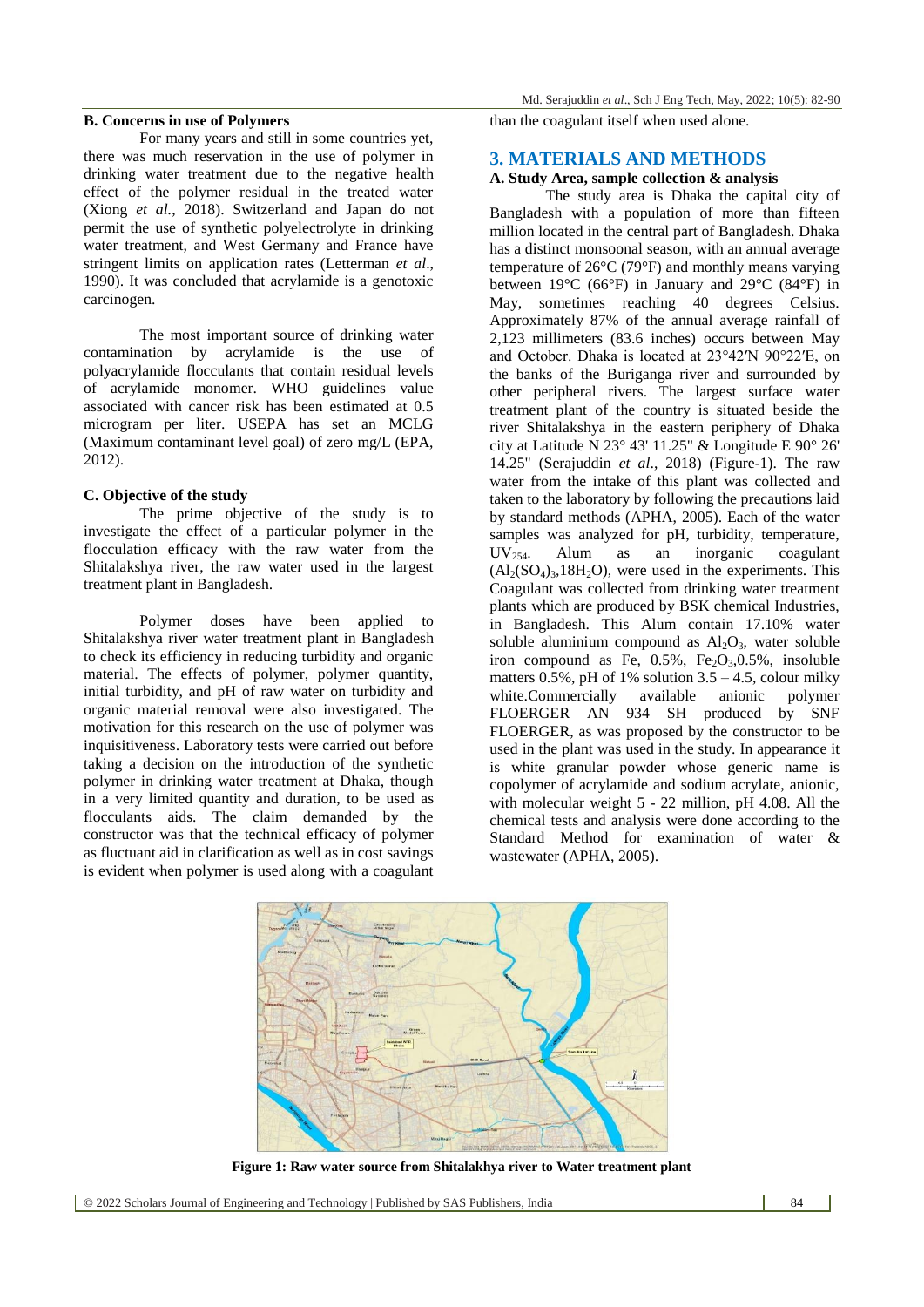# **B. Experimental Setup**

A six-cube jar test apparatus was used with each 1litre jar containing 1 litre of water. The rapid mixing time for coagulant was 5 min at a paddle speed of 200 rpm (Figure-2). The slow mixing for flocculation was 5 min at 50 rpm, and the sedimentation time was 30 min. After settling, 50 ml of supernatant was taken out and turbidity (HACH 2100Qis) and pH (HACH SensIon+MM150) were measured immediately.  $UV_{254}$ was determined (DR 6000) as a surrogate parameter to observe the removal of dissolved organic matter in the water by Alum and/or polymer.

One of the methods nowadays utilized to monitor organic load is the ultraviolet absorption of water at 254 nm wavelength UV<sub>254</sub>. Because the UV<sub>254</sub> absorbance parameter is proportional to the concentration of organics in the water most natural

water sources such as raw water for drinking water and municipal wastewater have a good correlation between, for example, TOC and  $UV_{254}$  absorption, and COD and UV<sup>254</sup> absorption (Edzwald *et al*., 1985; Kim *et al*., 2016; Quayle *et al*., 2009; Serajuddin *et al*., 2018). Many organic compounds occurring naturally in the environment, such as humic substances, are aromatic and exist in high concentrations in surface water. These compounds are known to be a major precursor of DBP formation. Therefore,  $UV_{254}$  provides one of the best indications of water's potential to form DBPs upon chlorine addition and should be monitored throughout the treatment process to ensure organics are removed. The effective turbidity was measured at the end of each test. The concentration of total organic carbon in surrogate of  $UV_{254}$ was measured by a DR 6000 spectrophotometer.



**Figure 2: Experimental setup.**

#### **C. First test**

On 14 March 2019 six jar tests were conducted with six different doses of alum alone then with six different doses of polymer alone & then three samples with combination of alum  $\&$  polymer were conducted. The entire tests were done with the same sample of raw water.

#### **D. Second test**

On 25 March 2019, six jar test with this raw water sample were conducted simultaneously with six different doses and combination of Alum & Polymer doses being selected on the basis of plant operation experiences, namely: (1) with no chemical addition, (2) adding Alum alone with a concentration of 85 mg/L, (3) adding 0.05 mg/L of polymer alone, (4) adding 0.10 mg/L of polymer alone, (5) adding 0.05 mg/L of polymer along with 85 mg/L of alum and (6) adding 0.10 mg/L of polymer along with 85 mg/L of alum.

# **4. RESULTS AND DISCUSSIONS**

#### **A. Results from first test**

# **1) Effect of addition of Alum alone & its variation in concentration**

The rapid mixing was done for 2 minutes with a speed of 200 RPM and slow mixing was done for 20

minutes with a speed of 50 RPM. Chemical analysis was done after 30 minute. Alum dosing started with 90 mg/L of alum & progressively up to 140 mg/L with an incremental increase of 10 mg/L in each jar. At 90 mg/L of alum addition to the raw water the % removal of turbidity is  $64.44\%$  & at 140 mg/L the % removal is 73.88 % (Table 1).

It is seen that increasing the alum dose from 90 to 140 mg/L i.e. increasing the alum dose by 55.55% the percent increase in turbidity removal is only 9.44%. With progressive increase of 10 ppm of alum from 90 to 140 ppm i.e. with increase of alum dose by 11.11%, 22.22 %, 33.33%, 44.44%, & 55.55% the percent increase in turbidity removal are respectively 0.78%, 2.34%, 8.78%, 9.00% & 9.44%.

#### **2) Effect of addition of Polymer alone & its variation in concentration**

Similar six jar test were conducted with only polymer with doses of 1, 2, 3, 4, 5,  $\&$  10 ppm of polymer. 0.1% solution of polymer was used as stock solution. At 1 ppm addition of polymer the % removal of turbidity is  $22\%$  & at 10 ppm % removal of turbidity is 29.44% (Table 2).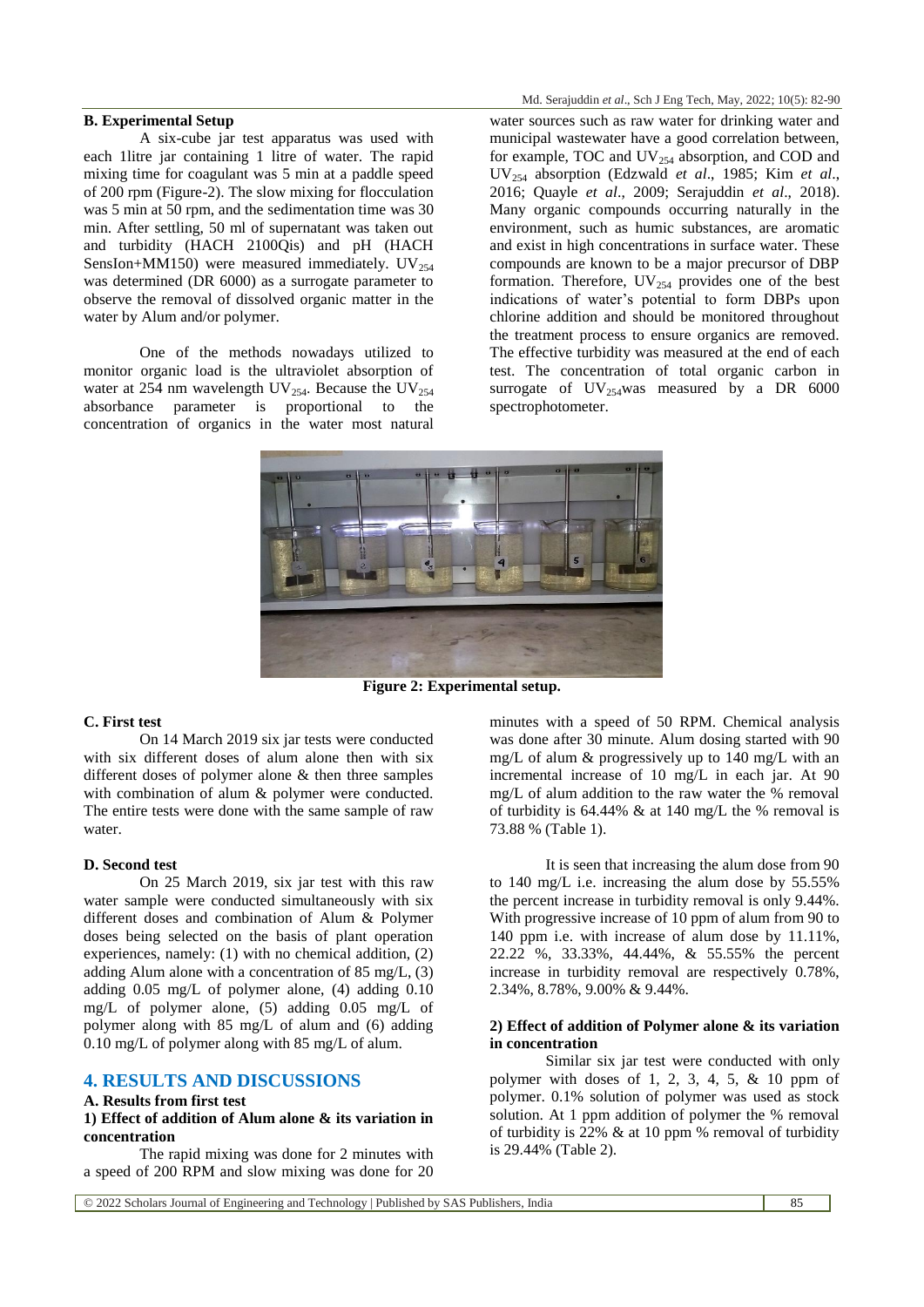It is seen that progressive increase in polymer dose does not increase turbidity removal rate proportionately yet sometimes decreases than the earlier lesser dose. By increasing polymer dose from 1 ppm to 10 ppm i.e. 10 times increase in polymer dose increase the % removal of turbidity only by 1.33 times.

With progressive increase in polymer dose namely 1, 2, 3, 4,5,  $\&$  10 ppm i.e. with increase of polymer dose by 100, 200,300,400, 500 & 1000 percent the percent increase in turbidity removal are respectively (-2.89)%, 5%, 2.11%, (-2.78)%, 2.34% & 5.77%.

It is not unlikely. When anionic organic polymers are used as coagulant aids with inorganic coagulants, dosages in the range of 0.1 to 0.5 ppm are most frequently employed. Dosages from 0.1 to 0.2 are usually sufficient for most waters. On the other hand drastic overdoses have little or no effect on the result. It is reported that good flocculation does not occur if more than 50% of the particle surface is covered by polymer (Cohen *et al*., 1958).

On the same date another three jar test were conducted with the same raw water with combined doses of alum + polymer respectively as  $(100+20)$ ,  $(100+0)$  &  $(0+100)$  ppm. Addition of 20 ppm of polymer with 100 ppm of alum increases the % removal of turbidity only by 8.22%.

#### **3) Effect of pH on raw water turbidity removal with the addition of alum and polymer**

Figure 3 shows the effect of alum dose on pH of the raw water & turbidity on pH. It is seen that with the increase in alum dose the pH of the water is gradually decreasing in a linear manner. Similarly with decrease in the turbidity of the water the pH of the water is decreasing. Thus there is more or less a definite straight line decrease pattern observed. But it is obvious that there is no direct influence of water pH on turbidity significantly but there might exist site specific certain insignificant positive correlation with other factors in specific water under testing (Mandal, 2014).

On the other hand with the increase of polymer dose (Figure 4) the pH of the raw water does not decrease or increase with a definite pattern. With the addition of incremental polymer doses the pH first increases then decreases then increases and so on. Similarly decrease in turbidity does not decrease or increase pH in definite pattern.

| Table 1: Effect of adding alum alone on turbidity removal |  |  |
|-----------------------------------------------------------|--|--|
|                                                           |  |  |

| Date                    |                                 | 14/03/2019                     |          |          |          |          |          |  |
|-------------------------|---------------------------------|--------------------------------|----------|----------|----------|----------|----------|--|
| <b>Stock solutions</b>  |                                 | <b>Full strength coagulant</b> |          |          |          |          |          |  |
| Jar no.                 |                                 |                                | 2        | 3        | 4        | 5        | 6        |  |
| <b>Sample</b>           |                                 | Raw                            | Raw      | Raw      | Raw      | Raw      | Raw      |  |
|                         |                                 | Water                          | Water    | Water    | Water    | Water    | Water    |  |
| Raw water               | Raw water turbidity (NTU)       | 90                             | 90       | 90       | 90       | 90       | 90       |  |
| characteristics         | Raw water pH                    | 7.63                           | 7.63     | 7.63     | 7.63     | 7.63     | 7.63     |  |
|                         | Alum Dosage (PPM)               | 90                             | 100      | 110      | 120      | 130      | 140      |  |
| Adding Alum alone       | Polymer Dosage (PPM)            | $\Omega$                       | $\Omega$ | $\Omega$ | $\Omega$ | $\Omega$ | $\Omega$ |  |
|                         | Time of flocculation / Settling | 20                             | 20       | 14       | 14       | 13       | 13       |  |
|                         | time                            |                                |          |          |          |          |          |  |
|                         | Flocculation rating / floc size | $+$                            | $+$      | $++$     | $++$     | $++$     | $+$      |  |
| Chemical analysis of    | Turbidity                       | 32.0                           | 31.3     | 29.9     | 24.1     | 23.9     | 23.5     |  |
| flocculated water after | pH                              | 7.19                           | 7.14     | 7.10     | 7.06     | 7.03     | 6.99     |  |
| 30minutes               | % removal of Turbidity          | 64.44                          | 65.22    | 66.78    | 73.22    | 73.44    | 73.88    |  |

| Table 2: Effect of adding polymer alone on turbidity removal |  |  |  |  |  |
|--------------------------------------------------------------|--|--|--|--|--|
|--------------------------------------------------------------|--|--|--|--|--|

| Date                                      |                                      | 14/03/2019                 |                |          |                         |          |          |  |
|-------------------------------------------|--------------------------------------|----------------------------|----------------|----------|-------------------------|----------|----------|--|
| <b>Stock solutions</b>                    |                                      | 0.1 % solution of polymers |                |          |                         |          |          |  |
| Jar no.                                   |                                      |                            | 2              | 3        | $\overline{\mathbf{4}}$ | 5        | 6        |  |
| <b>Sample</b>                             |                                      | Raw                        | Raw            | Raw      | Raw                     | Raw      | Raw      |  |
|                                           |                                      | Water                      | Water          | Water    | Water                   | Water    | Water    |  |
| Raw water                                 | Raw water turbidity (NTU)            | 90                         | 90             | 90       | 90                      | 90       | 90       |  |
| characteristics                           | Raw water pH                         | 7.63                       | 7.63           | 7.63     | 7.63                    | 7.63     | 7.63     |  |
| <b>Adding Only</b>                        | Alum Dosage (PPM)                    | $\Omega$                   | $\Omega$       | $\theta$ | $\theta$                | $\Omega$ | $\theta$ |  |
| polymer                                   | Polymer Dosage (PPM)                 |                            | $\overline{c}$ | 3        | $\overline{4}$          | 5        | 10       |  |
|                                           | Time of flocculation / Settling time | $(-)$                      | $(-)$          | $(-)$    | $(-)$                   | $(-)$    | $(-)$    |  |
|                                           | Flocculation rating / floc size      | $(-)$                      | $(-)$          | $(-)$    | $(-)$                   | $(-)$    | $(-)$    |  |
| Chemical analysis<br>of flocculated water | Turbidity                            | 70.2                       | 72.8           | 68.3     | 70.8                    | 68.7     | 63.5     |  |
|                                           | pH                                   | 7.81                       | 7.74           | 7.75     | 7.74                    | 7.77     | 7.74     |  |
| after 30 minutes                          | % Removal of Turbidity               | 22                         | 19.11          | 24.11    | 21.33                   | 23.67    | 29.44    |  |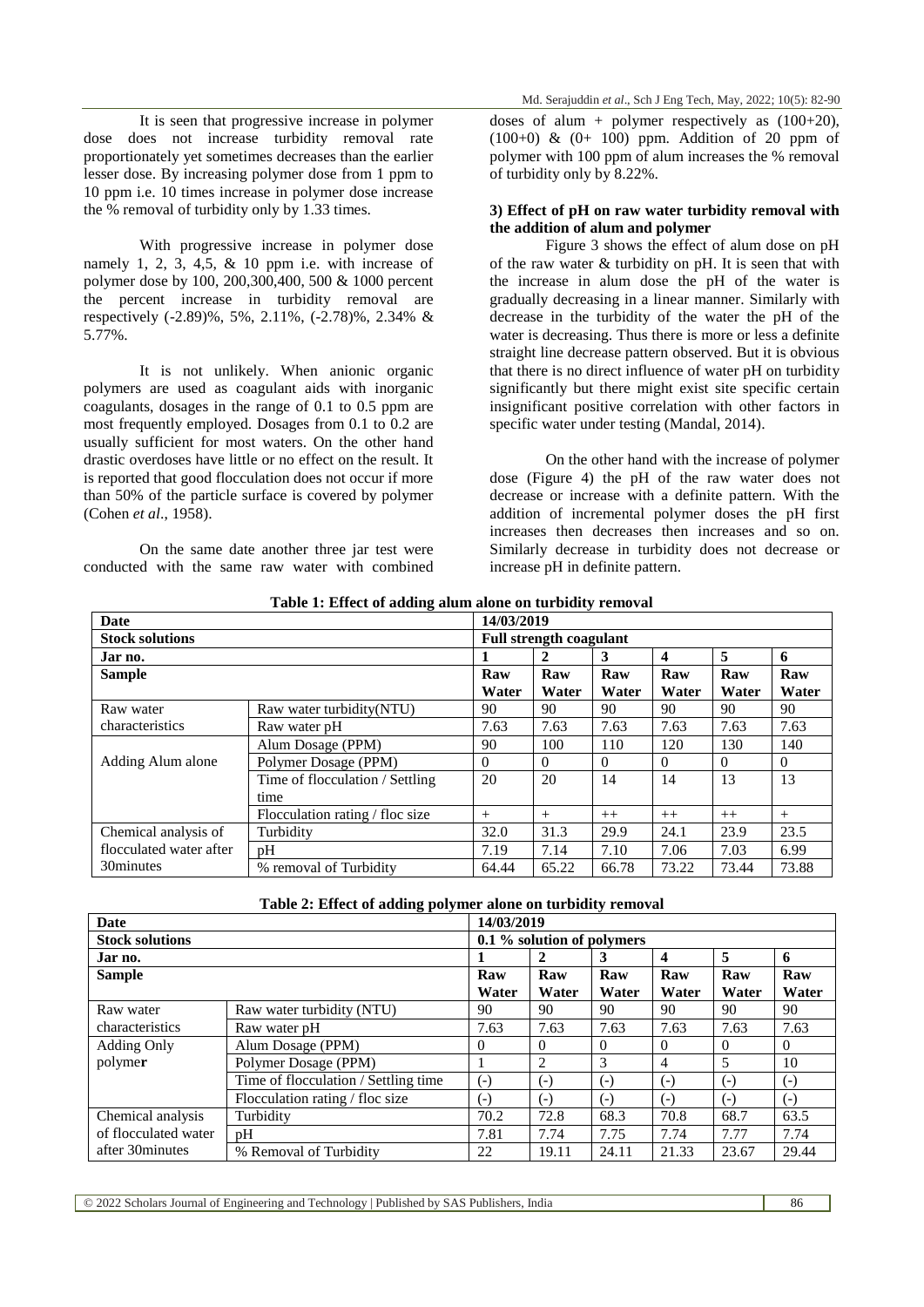

**Figure 3: Effect of pH on raw water turbidity removal with the addition of alum**



**Figure 4: Effect of pH on raw water turbidity removal with the addition of polymer**



**Figure 5: Effect of adding alum & polymer alone and in conjunction in turbidity removal**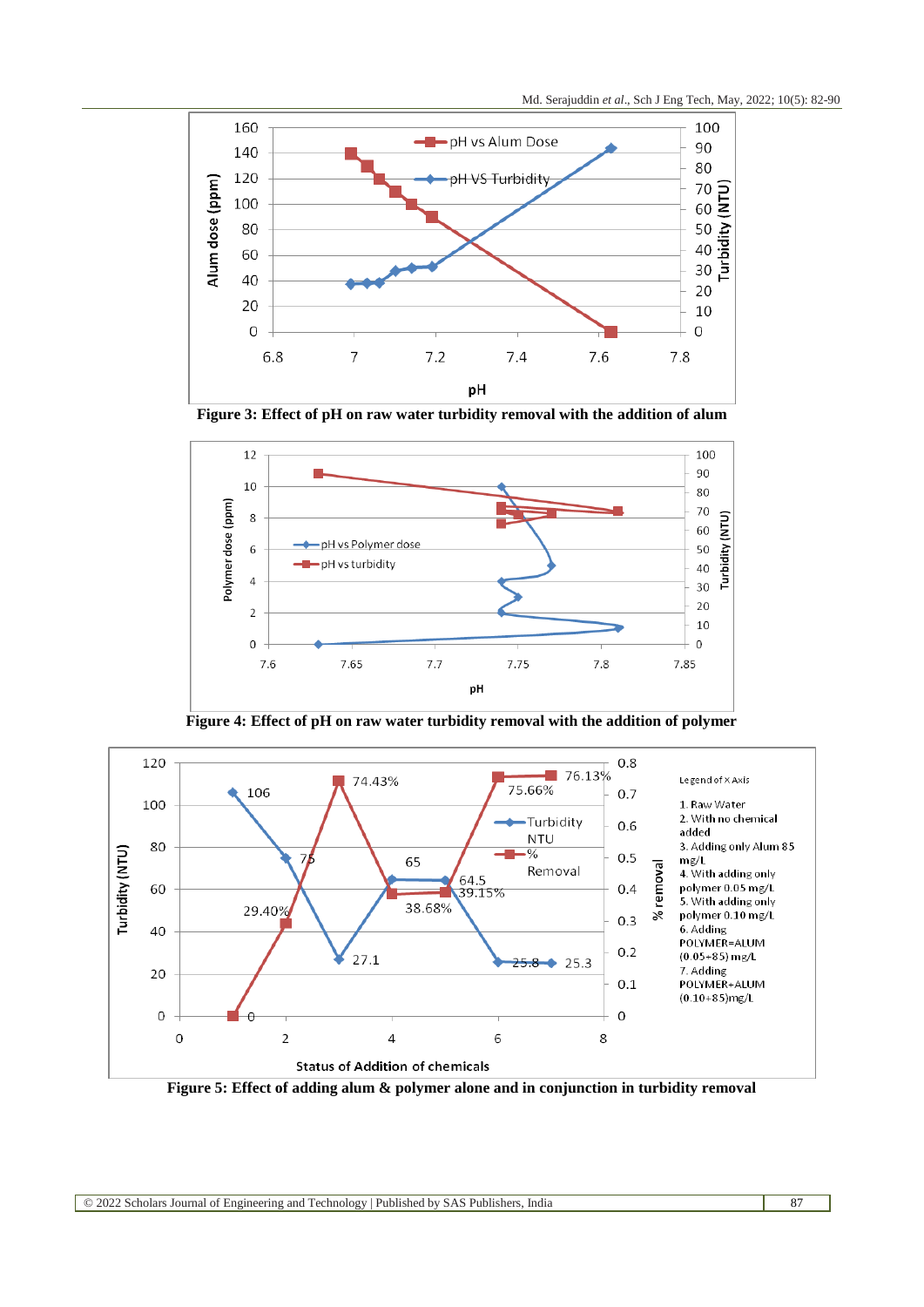

**B. Results from second test**

The measured turbidity of the raw water sample was 106 NTU. The rapid mixing was done for 2 minutes with a speed of 200 RPM and slow mixing was done for 20 minutes with a speed of 50 RPM. Chemical analysis was done after 30 minutes. The primary findings from the chemical analysis are briefly discussed in the following.

### **1) Effect of no chemical addition**

It is observed that even with adding nothing to the raw water sample, simple stirring and subsequent natural settlement resulted a turbidity of 75 NTU of the settled raw water from raw water turbidity of 106 NTU that is 29.4% of turbidity removal after 30 minutes (Figure 5).

# **2) Effect of addition of Polymer alone & doubling its concentration**

Adding only 0.05 mg/L of polymer alone into the raw water gives a resulting turbidity of 65 NTU indicating 38.68% turbidity removals. Doubling the polymer dose that is by adding 0.10 mg/L of polymer alone the resulting turbidity is 64.5 NTU indicating a turbidity reduction of 39.15 %. It is worth noting that by doubling the dose of polymer from 0.05 to 0.10 mg/L the change in turbidity removal is hardly increases lest expecting double reduction in turbidity removal.

It is also apparent from level  $4 \& 5$  (Figures  $5$  $\&$  6) that adding only alum is more effective than adding only polymer in removing turbidity and organic material for this particular water. It coincides with earlier findings that with an anionic polyelectrolyte (hydrolysed polyacrylamide), although it functioned well as a flocculant aid, no significant turbidity removal was evident without prior aluminium sulphate addition. Dosage of the polyelectrolyte was very critical: excessdosages gave rise to restabilization.

#### **3) Effect of addition of Alum alone**

Adding 85 mg/L of Alum alone into the raw water the resulting turbidity gives a value of 27.1 NTU that is resulting 74.43% of turbidity removal.

It is evident that addition of Alum alone to the raw water is far more effective than adding only polymer in this particular sample of raw water for the removal of turbidity (Figure 5).

# **4) Effect of addition of Alum combined with Polymer**

The next jar test with 85 mg/L of Alum along with 0.05 mg/L of polymer gives a resulting turbidity of 25.8 NTU that is 75.66% removal of turbidity. Thus keeping Alum dose fixed at 85 mg/L adding 0.05 mg/L of polymer the increase in the % removal of turbidity is only 1.23% which is insignificant (Figure 5).

By doubling the polymer dose that is instead of 0.05 mg/L adding 0.1 mg/L of polymer along with 85 mg/L of Alum as before the resulting turbidity stands to 25.3 NTU indicating 76.13% of turbidity removal. Thus keeping alum dose same at 85 mg/l, doubling the polymer dose from 0.05 to 0.10 mg/ turbidity removal increases only by 0.47% (Figure 5).

It is evident from the jar test result that adding this particular polymer alone or in combination with Alum coagulant, even doubling the dose of polymer did not bring any remarkable changes in the turbidity removal percentage than the result obtained by adding Alum alone to this particular raw water.

#### **5) Effect in the removal of UV<sup>254</sup>**

Similar result is seen in case of removal of  $UV_{254}$  With 85 mg/L of Alum alone the removal of UV**254**is 47.14% (Figure 6). When 0.05 mg/L polymer is added along with 85 mg/L of Alum the removal is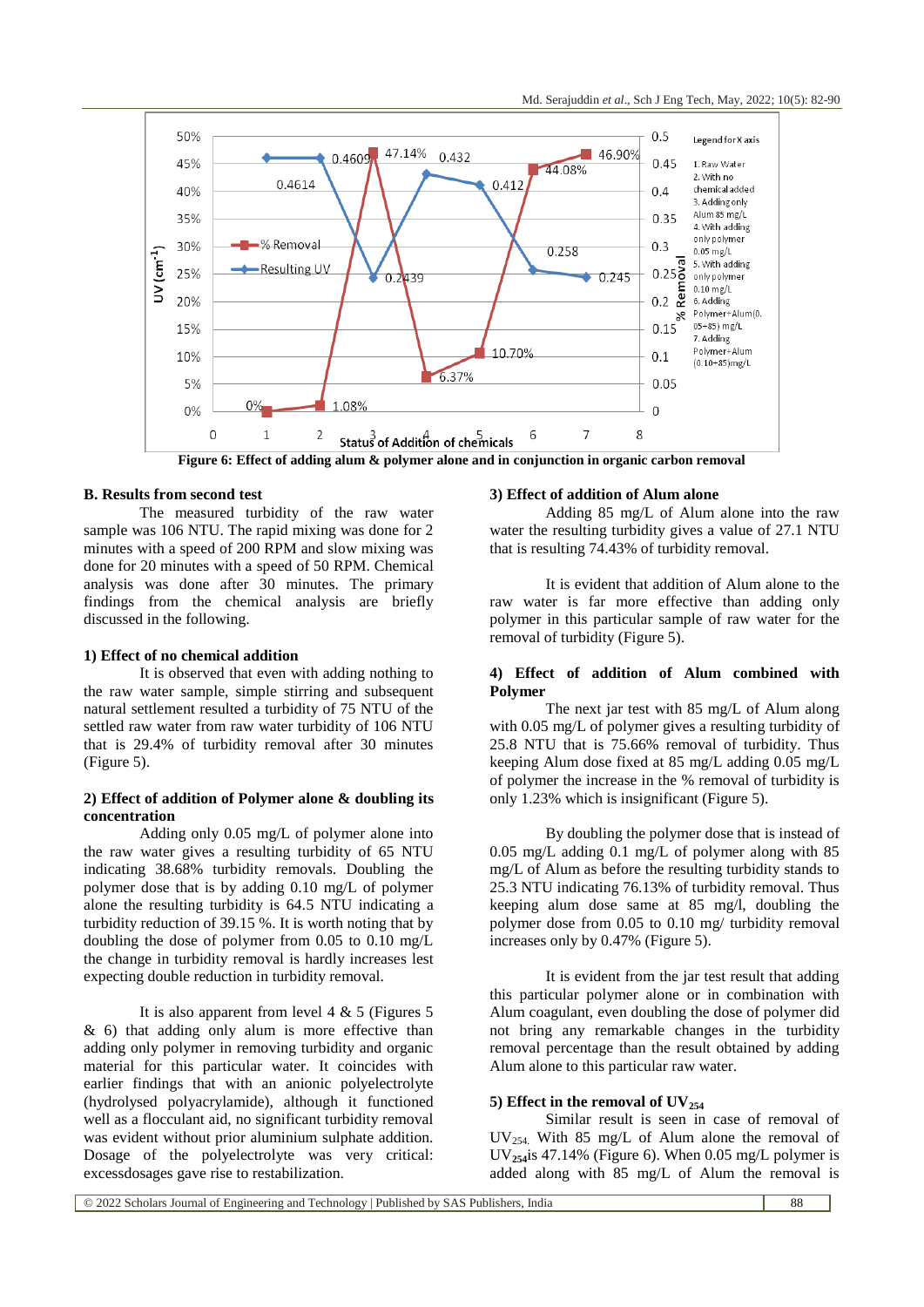decreased by 3.06% rather than increase. Even adding 0.10 mg/L polymer along with 85 mg/L of Alum removal of  $UV_{254}$  stands to 46.90% yet below what is achieved by adding Alum alone (Figure 6).

It is worthy to note that applying 0.1 ppm of polymer alone (When turbidity 106 NTU) we get 39.15% removal of turbidity (Figure 5) whereas applying 10 ppm (100 times higher) of polymer gives 29.44% removal of turbidity (When turbidity is 90 NTU) (Table 2).

Again adding 20 ppm of polymer with 100 ppm of alum gives 73.44% of removal of turbidity where as  $0.1$  ppm polymer + 85ppm Alum gives 76.13% removal (Turbidity 106 NTU).

# **5. CONCLUSIONS**

The organic polymers and inorganic salts alone and in combination were applied to Shitalakshya river raw water in Bangladesh to check their efficiency in reducing in turbidity and TOC, measured in the form UV<sup>254</sup> as surrogate. It is observed overall that synthesized polymer flocculants can not improve removal efficiency of turbidity and TOC when applied alone or in combination. Progressive increase of polymer dose does not increase the turbidity removal proportionately, yet, sometimes the percentage removal decreases with the increase of polymer doses when applied alone.When polymer is added in addition to alum the increase in turbidity removal efficiency is not remarkable, even by doubling the polymer dose with the fixed alum dose it hardly gives any positive effect.It is evident that addition of Alum alone to the raw water is far more effective than adding only polymer in this particular sample of raw water for the removal of turbidity.

It is worth noting that by doubling the dose of polymer from 0.05 to 0.10 mg/L keeping the alum dose fixed the change in turbidity removal is hardly increases lest expecting double reduction in turbidity removal.In case of organic carbon removal as tested by  $UV_{254}$  as surrogate the addition of polymer do not bring any positive result rather it decreases the removal efficiency of  $UV_{254}$  than what is achieved by alum alone. The jar test result shows that adding this particular polymer alone or in combination with Alum coagulant, even doubling the dose of polymer did not bring any remarkable changes in the turbidity removal percentage than the result obtained by adding Alum alone.

# **ACKNOWLEDGEMENTS**

A number of Engineers and technical staffs from the Dhaka plant and a number of experts from M/s SUEZ International, especially Dr. Jean Claude Seropian, assisted in the study and this co-operation are greatly appreciated this particular raw water.

#### **REFERENCES**

- DWASA. (2007). Joint feasibility study of pretreatment for water supply for the Saidabad water treatment plant II, Dhaka, Bangladesh*.* Final report. Conducted by Grontmij & Carl Bro.
- Serajuddin, M. (2009). Issues and challenges of water supply for a safer megacity - Perspective Dhaka*.*Proceedings of the national seminar on Engineers role in developing a safer megacity, Dhaka. The Institution of Engineers, Bangladesh (IEB), 37–48.
- Serajuddin, M., Chowdhury, A. I., & Ferdous, T. (2018). Correlation among some global parameters describing organic pollutants in River water: A case study. *International Journal of Research-Granthaalayah. 6(7)*, 278-289.
- BCEOM. (1992). Dhaka emergency water supply project: Feasibility study. Dhaka.
- DWASA. (1994). Dhaka WASA IV project: EIA study. Dhaka.
- Begum, D. A., & Ahmmed, K. M. T. (2010). Water quality aspects in and around Dhaka city. Proc. of International Conference on Environmental aspects of Bangladesh. University of Kitakyushu, Kitakyushu, Japan (September).
- GOB., & UNDP. (2010). Parliamentary Standing committee on Ministry of Environment & Forests. Pollution Abatement Strategies for Rivers and Wetlands in and Around Dhaka City, Bangladesh, Dhaka.
- Dalwar., & Hadiuzzaman. (2005). Pollution status and trends in water quality of the Shitalakhya and Balu rivers. A thesis submitted to BUET.
- Sania, M., Nawshad, H., & Lutfur, R. (2012). A study on the industrial River pollution in DEMDP area and planning approaches. *The Jahangir nagar review, Part II: Social Science*, XXXIII, (2012), 259–270.
- Lee, J. F., Liao, P. M., & Wen, P. T. (1998). Behavior of organic polymers in drinking water purification. *Chemosphere*, 37(6), 1045-1061.
- SNF. (2002). Handbook: For drinking water.
- Huail, Z., Jiangya, M., Fangying, J., Tang, X., Chen, W., Zhu, J., Liao, Y., & Tan, M. (2013). Synthesis and Application of Anionic Polyacrylamide in Water Treatment. *Asian Journal of Chemistry,* 25(13), 7071-7074.
- Bobirică, C., Dabija, G., Bobirica, L., Mihai, M., & Cristina, C.(2014). Performance evaluation of anionic polymer-cationic surfactant complex coagulants in water treatment.*Environmental Engineering and Management Journal*, 13(8), 2045-2050.
- Mohamed R. B. (2020). Current Advances of Polymer Composites for Water Treatment and Desalination. *Journal of Chemistry,* Article ID 7608423, 19.
- Ghimire, Y., & Bhattarai, A. (2020). A Review on Polyelectrolytes (PES) and Polyelectrolyte